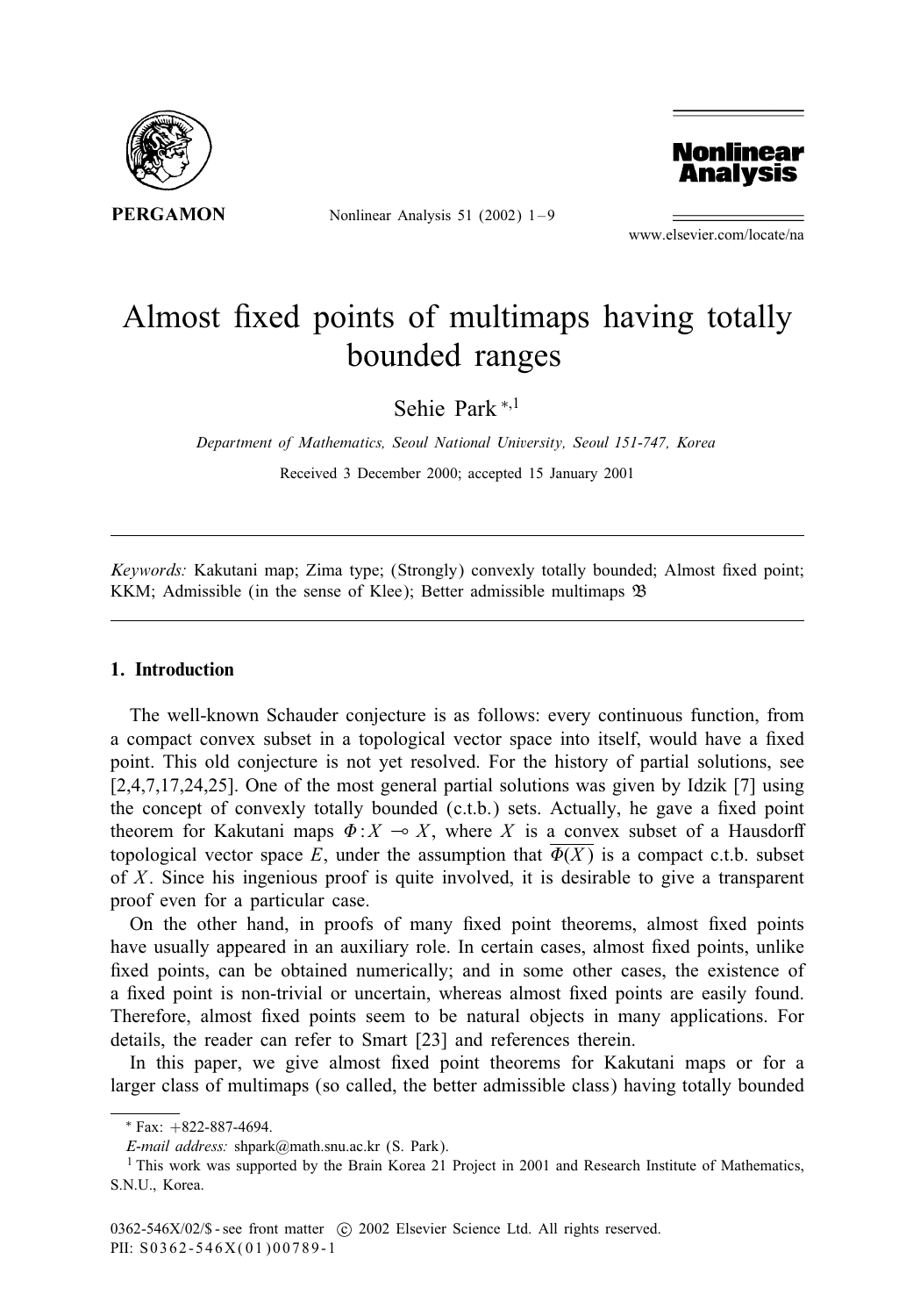ranges. Precisely, we assume that the closures of the ranges satisfy more restrictive conditions than that of c.t.b. sets. Our results are applied to obtain the most well-known fixed point theorems in analytical fixed point theory. Actually, our results include the historically well-known theorems due to Brouwer, Schauder, Tychonoff, Kakutani, Hukuhara, Bohnenblust and Karlin, Fan, Glicksberg, Fort, Himmelberg, Granas and Liu, Lassonde, Smart, Chang and Yen, and others.

### 2. Preliminaries

We recall some related results of Idzik [7], De Pascale et al. [2], and Weber [24,25]. Throughout this paper,  $E$  denotes a topological vector space (t.v.s.).

A subset K of a t.v.s. E is said to be *of the Zima type*, by Hadžić [4], if for each neighborhood U of  $0 \in E$  there exists a neighborhood V of  $0 \in E$  such that

 $co(V \cap (K - K)) \subset U.$ 

A set  $B \subset E$  is said to be c.t.b., by Idzik [7], if for every neighborhood V of  $0 \in E$ there exist a finite subset  $\{x_i: i \in I\} \subset B$  and a finite family of convex sets  $\{C_i: i \in I\}$ such that  $C_i \subset V$  for each  $i \in I$  and  $B \subset \bigcup \{x_i + C_i : i \in I\}.$ 

Note that  $\{x_i: i \in I\}$  can be chosen in E; see Idzik and Park [8].

Idzik [7] gave examples of c.t.b. sets:

- (1) Every compact set in a locally convex t.v.s.
- (2) Any compact set in a t.v.s. which is locally convex or is of the Zima type. Further, De Pascale et al. [2] gave other examples of c.t.b. sets:
- (3) Every compact convex subset of  $E = l_p$ ,  $0 < p < 1$ .
- (4) More generally, every compact convex subset of a t.v.s. E on which its topological dual  $E'$  separates points.

For more examples, see [2,24,25].

Let  $\overline{\phantom{a}}$  denote the closure operation in a t.v.s. E.

The following is well known:

**Theorem I.** (Idzik [7, Theorem 4.3]). Let X be a convex subset of a Hausdorff t.v.s.  $E$  and  $\Phi$ :  $X \to X$  be a Kakutani map (that is, u.s.c. with nonempty compact convex  $values$ ). If  $\Phi(X)$  is a compact c.t.b. subset of X, then there exists an  $x \in X$  such that  $x \in \Phi(x)$ .

Further, Idzik [7] raised the following question:

**Problem I.** Is every compact convex subset of a t.v.s. convexly totally bounded?

A positive answer to this question would resolve the Schauder conjecture. However, Idzik's problem was resolved negatively by the following:

**Theorem D.** (De Pascale et al. [12 Corollary 1.9]). *For*  $0 \leq p < 1$ , *the space*  $L_p(\mu)$ , *where denotes the Lebesgue measure on* [0; 1]; *contains compact convex subsets which are not c.t.b.*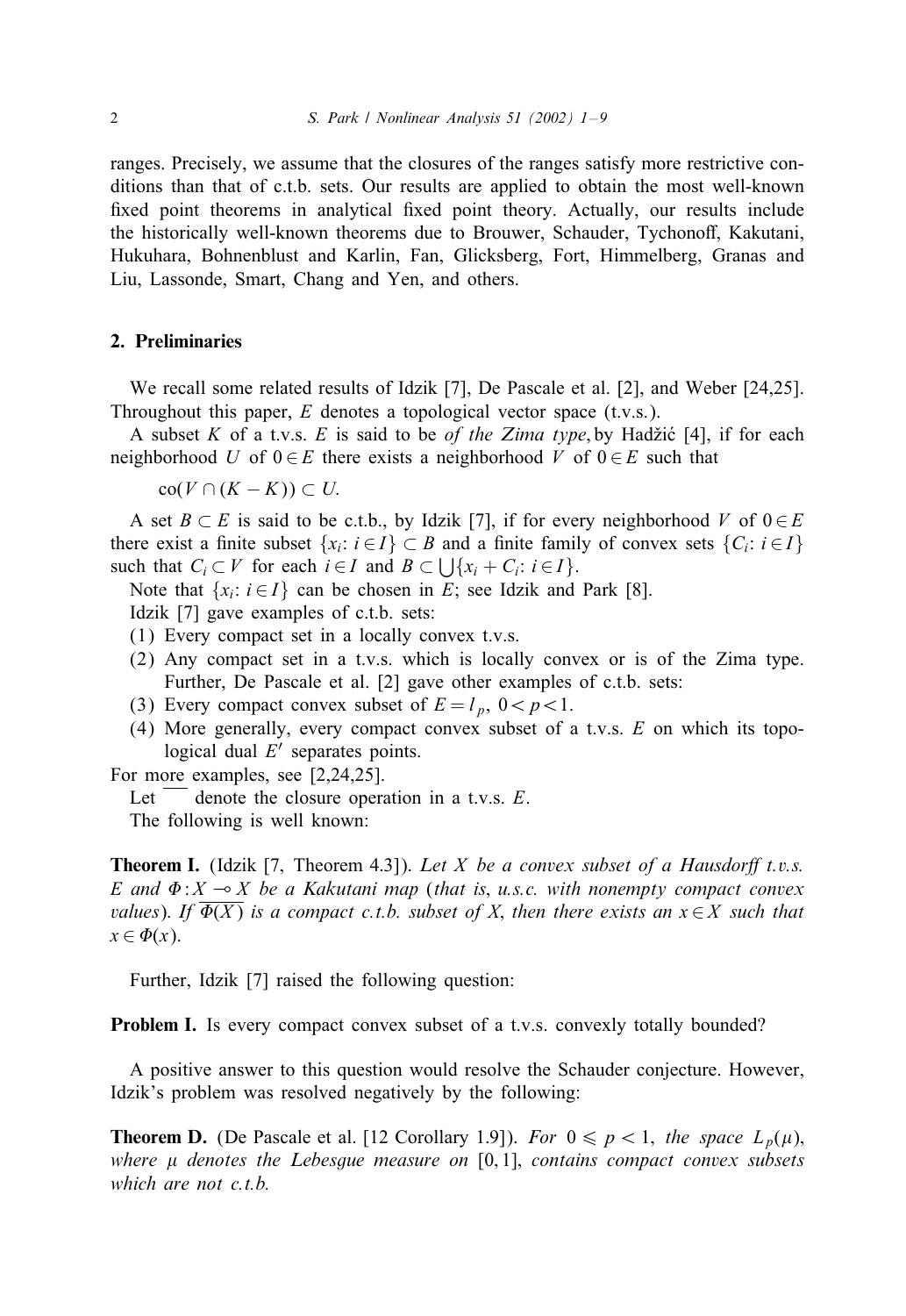Moreover, Weber  $[24,25]$  defined the following:

A subset K of a t.v.s. E is said to be *strongly convexly totally bounded* (s.c.t.b.) if for every neighborhood V of  $0 \in E$  there exist a convex subset C of V and a finite subset N of K such that  $K \subset N + C$ .

The following is known:

Theorem W. (Weber [25; Corollary 2:8]): *Let* K *be a compact convex subset of a t.v.s.*  $(E, \tau)$  *and*  $F = \text{span } K$ . *Then the following conditions are equivalent:* 

- (1) K *is s.c.t.b.*
- (2) K *is of Zima type.*
- (3) K *is locally convex.*
- (4)  $K$  *is affinely embeddable in a locally convex t.v.s.*
- (5) E admits a Hausdorff locally convex linear topology  $\sigma = \sigma(E, E')$ , which induces *on F a* finer topology than  $\tau$  *such that*  $\sigma|_K = \tau|_K$ .

Further, Weber [24] raised the following question:

Problem W. Is every convex c.t.b. set s.c.t.b.?

Now, the following form of the KKM principle is well known; see [9,13,17,19,20].

The KKM Principle. *Let* X *be a subset of a topological vector space D*; *a nonempty subset of* X *such that*  $co D \subset X$ , and  $F : D \rightarrow X$  a multimap with closed [resp. open] *values in X. If* 

$$
\operatorname{co} A \subset F(A) \tag{1}
$$

*for every nonempty finite subset* A *of* D, *then the family*  ${F(x)}_{x\in D}$  *has the finite intersection property.*

### 3. Almost fixed points

In this section, we obtain two almost fixed point theorems.

For a subset X of a t.v.s. E, a multimap  $\Phi: X \to E$  is said to have *the* (*convexly*) *almost fixed point property* if for any (convex) neighborhood V of  $0 \in E$ , there exists an  $x_V \in X$  such that  $\Phi(x_V) \cap (x_V + V) \neq \emptyset$ .

Our first almost fixed point theorem is the following:

**Theorem 1.** Let X be a convex subset of a t.v.s. E and  $\Phi$ :  $X \to E$  a u.s.c. multimap  $with \ convex \ values.$  *If there is an s.c.t.b. subset K of X such that*  $\Phi(x) \cap K \neq \emptyset$  *for each*  $x \in X$ , *then*  $\Phi$  *has the almost fixed point property.* 

**Proof.** For any neighborhood V of  $0 \in E$ , choose a symmetric open neighborhood U of 0 such that  $\overline{U} \subset V$ . Since K is s.c.t.b. in E, there exist a finite subset  $\{x_1, x_2, \ldots, x_n\} \subset$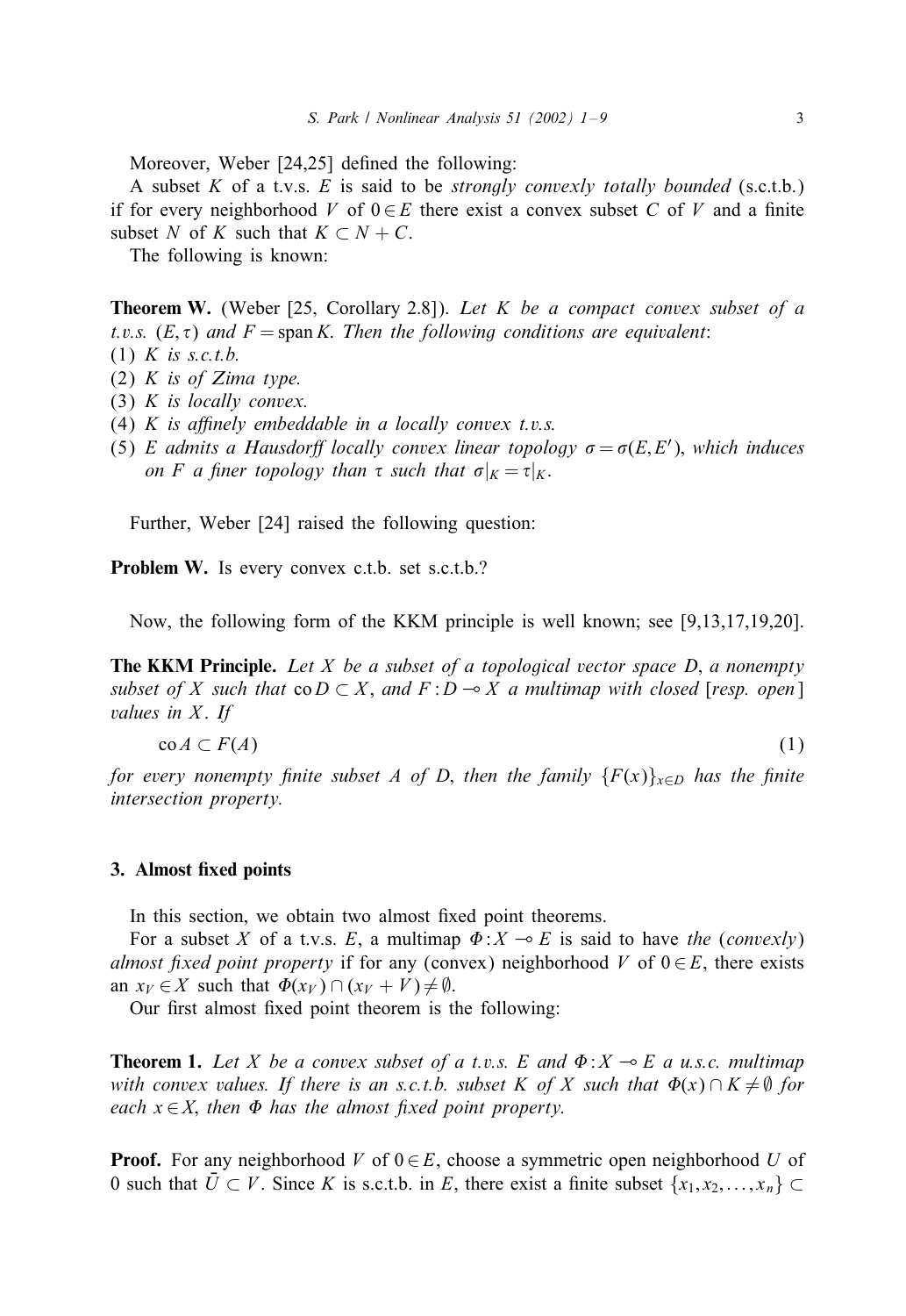$K \subset X$  and a convex subset  $C \subset U$  such that  $K \subset \bigcup_{i=1}^{n} (x_i + C)$ . For each i, let

$$
F(x_i) := \{x \in X: \Phi(x) \cap (x_i + \overline{C}) = \emptyset\}.
$$

Then each  $F(x_i)$  is open since  $\Phi$  is u.s.c. Moreover, we have

$$
\bigcap_{i=1}^{n} F(x_i) = \left\{ x \in X \colon \Phi(x) \cap \bigcup_{i=1}^{n} (x_i + \bar{C}) = \emptyset \right\} = \emptyset
$$

since  $\emptyset \neq \Phi(x) \cap K \subset \Phi(x) \cap \bigcup_{i=1}^{n} (x_i + \overline{C})$  for each  $x \in X$ .

Now we apply the KKM principle with  $D = \{x_i\}_{i=1}^n$ . Since the conclusion of the principle for the open-valued case does not hold, condition (1) is violated. Hence, there exists a subset  $N:=\{x_{i_1},...,x_{i_k}\}\subset D$  and an  $x_V\in \text{co }N\subset X$  such that  $x_V\notin F(N)$ or  $\Phi(x_V) \cap (x_{i_j} + \bar{C}) \neq \emptyset$  for all  $j = 1, ..., k$ . Let L be the subspace of E generated by D, and

$$
M:=\{y\in L:\,\Phi(x_V)\cap(y+\bar{C})\neq\emptyset\}.
$$

Note that  $N \subset M$ . Since L,  $\Phi(x_V)$ , and  $\overline{C}$  are all convex, it is easily checked that M is convex. Therefore,  $x_V \in \text{co } N \subset \text{co } M = M$  and, by definition of M, we get  $\Phi(x_V) \cap$  $(x_V + \bar{C}) \neq \emptyset$ . This shows that  $\Phi(x_V) \cap (x_V + V) \neq \emptyset$ . This completes our proof.

Corollary 1.1. *Let* K *be a compact convex subset of a t.v.s. satisfying one of the conditions* (1)–(5) *of Theorem W. Let*  $\Phi$  :  $K \rightarrow E$  *be a u.s.c. multimap with convex*  $value$  such that  $\Phi(x) \cap K \neq \emptyset$  for each  $x \in X$ . Then  $\Phi$  has the almost fixed point *property.*

Let X be a convex subset of a vector space and Y a topological space. Motivated by our earlier work, Chang and Yen [1] defined the following:

 $T \in KKM(X, Y) \Leftrightarrow T : X \multimap Y$  is a multimap such that the family  $\{S(x): x \in X\}$  has the finite intersection property whenever  $S: X \to Y$  has closed values and  $T(\text{co }A) \subset Y$  $S(A)$  for each nonempty finite subset A of X.

The following is our second main result of this section.

**Theorem 2.** Let X be a convex subset of a t.v.s. E and  $\Phi \in KKM(X, \bar{X})$ . If  $\overline{\Phi(X)}$  is totally bounded, then  $\Phi$  has the convexly almost fixed point property.

**Proof.** For any convex neighborhood V of  $0 \in E$ , we have an open convex neighborhood C of 0 such that  $C \subset V$  and a nonempty finite subset  $\{x_1, x_2, \ldots, x_n\} \subset \Phi(X)$ such that  $\overline{\Phi(X)} \subset \bigcup_{i=1}^n (x_i + C)$ . We may assume that  $\{x_1, x_2, \ldots, x_n\} \subset X$ . In fact, let U be a symmetric neighborhood of  $0 \in E$  such that  $U + U \subset C$ . Suppose that  $\{y_1, y_2,..., y_n\} \subset \overline{\Phi(X)} \subset \overline{X}$  and D is an open convex neighborhood of 0 such that  $\overline{\Phi(X)} \subset \bigcup_{i=1}^n (y_i + D)$  and  $D \subset U$ . Since  $\{y_i + D\}_{i=1}^n$  is an open cover of  $\overline{\Phi(X)} \subset \overline{X}$ , we have  $(y_i + D) \cap X \neq \emptyset$  for each *i*. Choose an  $x_i \in X \cap (y_i + D)$  for each *i*. Then  $\overline{\Phi(X)} \subset \bigcup_{i=1}^{n} (x_i + (y_i - x_i) + D)$  and the open convex set  $y_i - x_i + D \subset -D + D \subset$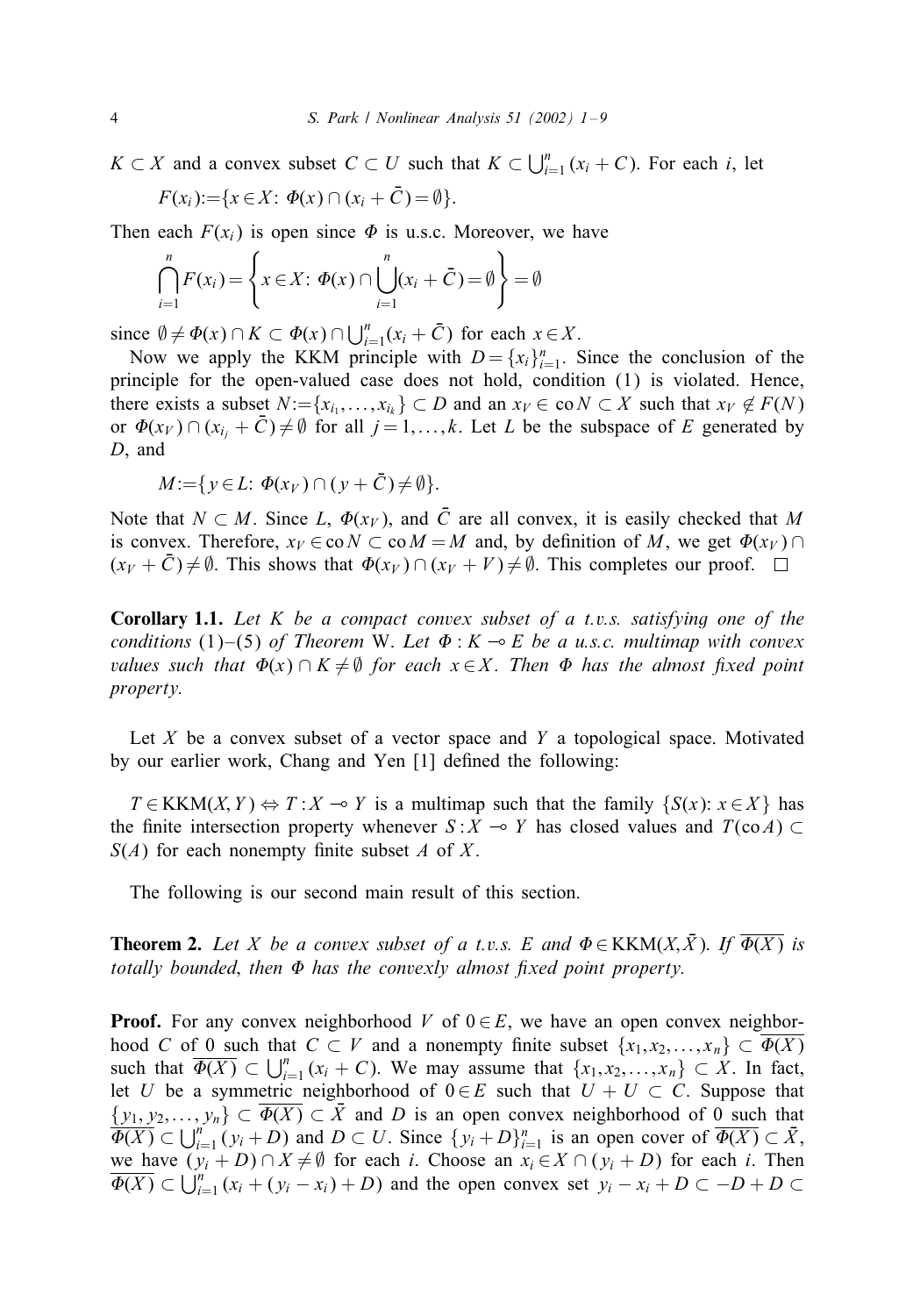$U + U \subset C$ . Then,  $\overline{\Phi(X)} \subset \bigcup_{i=1}^{n} (x_i + C)$  and  $x_i \in X$  for each i. Let us define a multimap  $F: X \rightarrow \overline{X}$  by

$$
F(x) := \overline{\Phi(X)} \setminus (x + C) \quad \text{for each } x \in X.
$$

Then F is closed-valued and

$$
\bigcap_{i=1}^n F(x_i) = \overline{\Phi(X)} \setminus \bigcup_{i=1}^n (x_i + C) = \emptyset.
$$

Since  $\Phi \in KKM(X, \bar{X})$  and  $\{F(x): x \in X\}$  does not have the finite intersection property, we have  $\Phi(\text{co }A) \not\subset F(A)$  for a nonempty finite subset  $A \subset X$ . Therefore, there exist  $x_V \in \text{co } A \subset X$  and  $y_V \in \Phi(x_V) \subset \Phi(X)$  such that

$$
y_V \notin F(z) = \overline{\Phi(X)} \setminus (z + C)
$$
 for all  $z \in A$ .

Therefore,  $y_V \in z + C$  for all  $z \in A$ . Let  $A := \{z_1, z_2, \ldots, z_m\}$  and  $x_V := \sum_{j=1}^m \lambda_j z_j$ , where  $\lambda_j \geq 0$  and  $\sum_{j=1}^m \lambda_j = 1$ . Then  $y_V = (\sum_{j=1}^m \lambda_j) y_V \in \sum_{j=1}^m \lambda_j z_j + \sum_{j=1}^m \lambda_j C \subset x_V + C$  $x_V + V$ . Therefore,  $y_V \in \Phi(x_V) \cap (x_V + V) \neq \emptyset$ . This completes our proof.

Note that a particular form of Theorem 2 was obtained by Chang and Yen [1]. From Theorem 2, we have the following corollary:

**Corollary 2.1.** Let X be a convex subset of a locally convex t.v.s. E and  $f: X \to \overline{X}$ *a continuous map such that*  $\overline{f(X)}$  *is totally bounded. Then* f *has the almost fixed point property.*

**Proof.** Note that a continuous map  $f : X \to \overline{X}$  belongs to KKM $(X, \overline{X})$ .  $\Box$ 

We remark that we can derive Corollary 2.1 directly from the KKM principle just by following the proof of Theorem 1.

**Corollary 2.2.** Let X be a convex subset of a locally convex t.v.s. E and  $f: X \to X$  a *continuous map. If* X *is totally bounded, then* f *has the almost fixed point property.* 

**Proof.** Note that  $f : X \to X$  can be regarded as  $f : X \to \overline{X}$ . Since  $f(X) \subset X$  is totally bounded, so is  $\overline{f(X)}$ . Now, the conclusion follows from Corollary 2.1.  $\Box$ 

**Example.** (1) If  $E$  is a metric t.v.s. whose balls are convex, then Corollaries 2.1 and 2.2 hold.

Note that Smart [23] obtained Corollaries 2.1 and 2.2 for the following cases:

(2)  $E$  is a normed vector space.

(3)  $X$  is an open ball in a normed vector space.

(4) X is an open ball in  $\mathbb{R}^n$ .

Earlier, Fort [3] obtained Corollary 2.2 when

(5) X is an open disk in  $\mathbb{R}^2$ .

Note that Theorem 2 and Corollaries 2.1 and 2.2 do not guarantee the existence of fixed points of  $\Phi$  or f.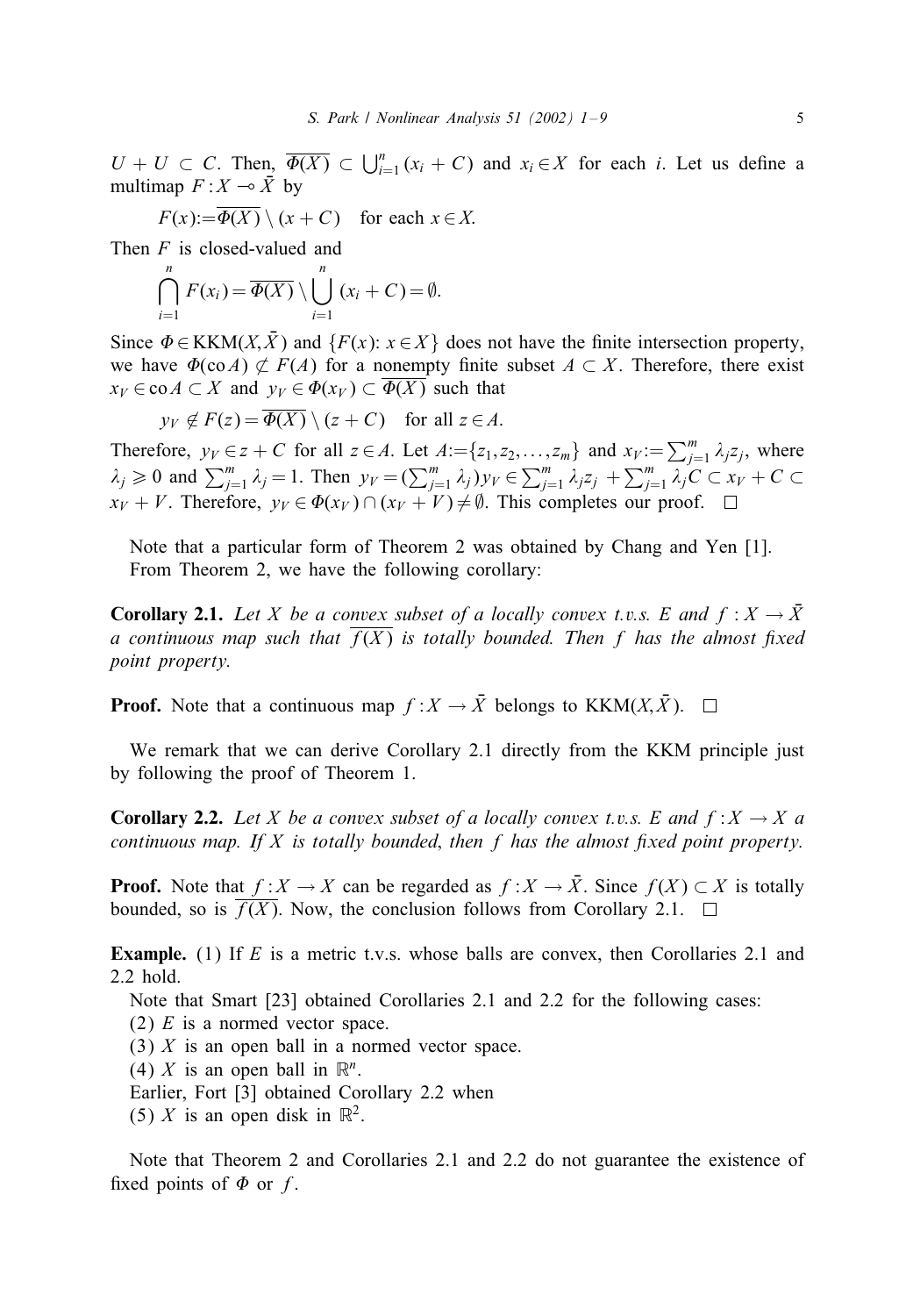**Example.** Let  $X = \{(x, y): x^2 + y^2 < 1\}$  be the open unit disk in  $\mathbb{R}^2$  and  $f: X \to \overline{X}$  a **Example.** Let  $X = \{(x, y): x^2 + y^2 \le 1\}$  be the open unit disk in a continuous map such that  $f(x, y) = (x, \sqrt{1 - x^2})$  for all  $(x, y) \in X$ .

#### 4. Fixed point theorems

In this section, we show that Theorems  $1$  and  $2$  can be applied to obtain fixed point theorems.

Recall that, for topological spaces X and Y, a multimap  $T : X \multimap Y$  is said to be *closed* if its graph  $Gr(T) = \{(x, y): x \in X, y \in T(x)\}$  is closed in  $X \times Y$ , and *compact* if the range  $T(X)$  is contained in a compact subset of Y.

**Lemma 1.** Let *X* be a subset of a Hausdorff t.v.s. E, *K* a compact subset of *X*, and  $\Phi: X \to X$  a closed map with nonempty values. If, for any neighborhood V of  $0 \in E$ , *there exists an*  $x_V \in X$  such that  $K \cap \Phi(x_V) \cap (x_V + V) \neq \emptyset$ , then  $\Phi$  has a fixed point  $x_0 \in K$ ; that is,  $x_0 \in \Phi(x_0)$ .

**Proof.** For each neighborhood V of  $0 \in E$ , there exists a  $y_V \in K$  such that  $y_V \in \Phi(x_V) \cap$  $(x_V + V)$ . Since K is compact, we may assume that the net  $\{y_V\}$  converges to some  $x_0 \in K \subset X$ . Since X is Hausdorff and  $y_V \in x_V + V$ , the net  $\{x_V\}$  also converges to  $x_0$ . Since  $(x_V, y_V) \in Gr(\Phi)$  and  $Gr(\Phi)$  is closed, we have  $(x_0, x_0) \in Gr(\Phi)$ . This completes our proof.  $\square$ 

We have the following from Theorem 1 and Lemma 1:

**Theorem 3.** Let X be a convex subset of a Hausdorff t.v.s. E and  $\Phi$ :  $X \to X$  a *compact u.s.c. multimap with nonempty closed convex values. If*  $\Phi(X)$  *is an s.c.t.b.*  $subset$  of X, then  $\Phi$  has a fixed point  $x_0 \in X$ .

**Proof.** Note that  $\Phi$  is closed and  $K:=\Phi(X)$  is a compact subset of X. Any closed compact multimap having the almost fixed point property has a fixed point.  $\Box$ 

Note that Theorem 3 is a particular case of Theorem I of Idzik. However, our proof is based on the KKM principle only, and is more easily accessible.

**Corollary 3.1.** Let K be a compact convex subset of a Hausdorff t.v.s. satisfying one *of the conditions* (1)–(5) *of Theorem* W. *Then any Kakutani map*  $\Phi: K \to K$  *has a* fixed point.

Note that Corollary 3.1 includes the well-known results due to Kakutani, Bohnenblust and Karlin, Fan, Glicksberg, Granas and Liu, and Park; for the literature, see [11,13,16,17].

From Theorem 2, we deduce fixed point theorems for the better admissible class of closed compact multimaps  $\Phi: X \to X$ , where X is a convex subset of a locally convex t.v.s.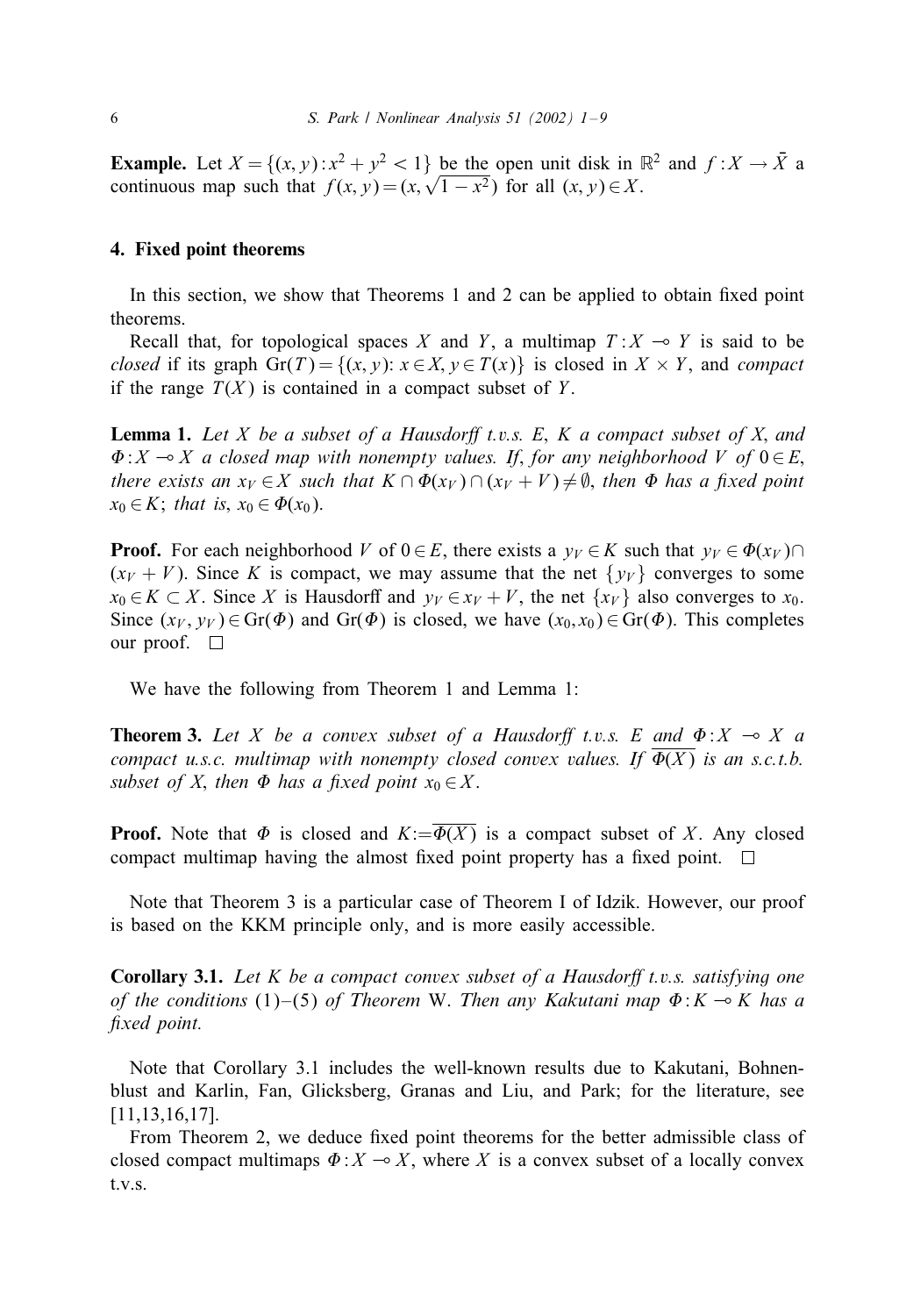Let X be a nonempty convex subset of a t.v.s. E. A *polytope* P in X is any convex hull of a nonempty finite subset of  $X$ , or a nonempty compact convex subset of  $X$ contained in a finite dimensional subspace of  $E$ .

For topological spaces X and Y, an *admissible* class  $\mathfrak{A}_{c}^{\kappa}(X, Y)$  of maps  $F: X \to Y$ is one such that, for each  $F$  and each nonempty compact subset  $K$  of  $X$ , there exists a map  $G \in \mathfrak{A}_{c}(X, Y)$  satisfying  $G(x) \subset F(x)$  for all  $x \in K$ ; where  $\mathfrak{A}_{c}$  consists of finite compositions of maps in a class  $\mathfrak A$  of maps satisfying the following properties:

- (i)  $\mathfrak A$  contains the class  $\mathbb C$  of (single-valued) continuous functions;
- (ii) each  $T \in \mathfrak{A}_c$  is upper semicontinuous (u.s.c.) with nonempty compact values; and
- (iii) for any polytope P, each  $T \in \mathfrak{A}_c(P, P)$  has a fixed point, where the intermediate spaces are suitably chosen.

The "*better*" admissible class  $\mathfrak{B}$  of multimaps defined from a convex set X to a topological space  $Y$  is defined as follows:

 $F \in \mathfrak{B}(X, Y) \Leftrightarrow F : X \multimap Y$  is a multimap such that for any polytope P in X and any continuous map  $f : F(P) \to P$ ,  $f \circ (F|_P) : P \to P$  has a fixed point.

Subclasses of  $\mathfrak{B}$  are classes of continuous functions  $\mathbb{C}$ , the Kakutani maps (u.s.c. with nonempty compact convex values and codomains are convex spaces), the Aronszajn maps M (u.s.c. with  $R_{\delta}$  values), the acyclic maps V (u.s.c. with compact acyclic values), the Powers maps  $\mathbb{V}_c$  (finite compositions of acyclic maps), the O'Neill maps  $\mathbb N$  (continuous with values of one or m acyclic components, where m is fixed), the approachable maps  $A$  (whose domains and codomains are uniform spaces), admissible maps of Górniewicz,  $\sigma$ -selectional maps of Haddad and Lasry, permissible maps of Dzedzej, the class  $\mathbb{K}_c^+$  of Lassonde, the class  $\mathbb{V}_c^+$  of Park et al. [21], and approximable maps of Ben-El-Mechaiekh and Idzik, and many others. These subclasses are all examples of the admissible class  $\mathfrak{A}_{c}^{\kappa}$ . Some examples of maps in  $\mathfrak B$  not belonging to  $\mathfrak A_c^{\kappa}$  are known. For details on the better admissible classes, see [12–18].

The following is known [12,14]:

**Lemma 2.** Let *X* be a convex subset of a t.v.s. E and *Y* a Hausdorff space. Then  $(1)$   $\mathfrak{A}_{c}^{\kappa}(X, Y) \subset$  KKM $(X, Y)$ ; *and* (2) *in the class of closed compact multimaps*, *two subclasses*  $\mathfrak{B}(X, Y)$  *and* KKM(X; Y ) *coincide.*

It should be noted that there are only a few trivial examples of maps in  $KKM(X, Y)$ which are not in  $\mathfrak{A}_{c}^{\kappa}$  or  $\mathfrak{B}$ ; see [1].

From Theorem 2 and Lemma 2, we have the following:

**Theorem 4.** Let X be a convex subset of a locally convex Hausdorff t.v.s. E and  $\Phi \in \mathfrak{B}(X,X)$ . If  $\Phi$  is closed and compact, then  $\Phi$  has a fixed point.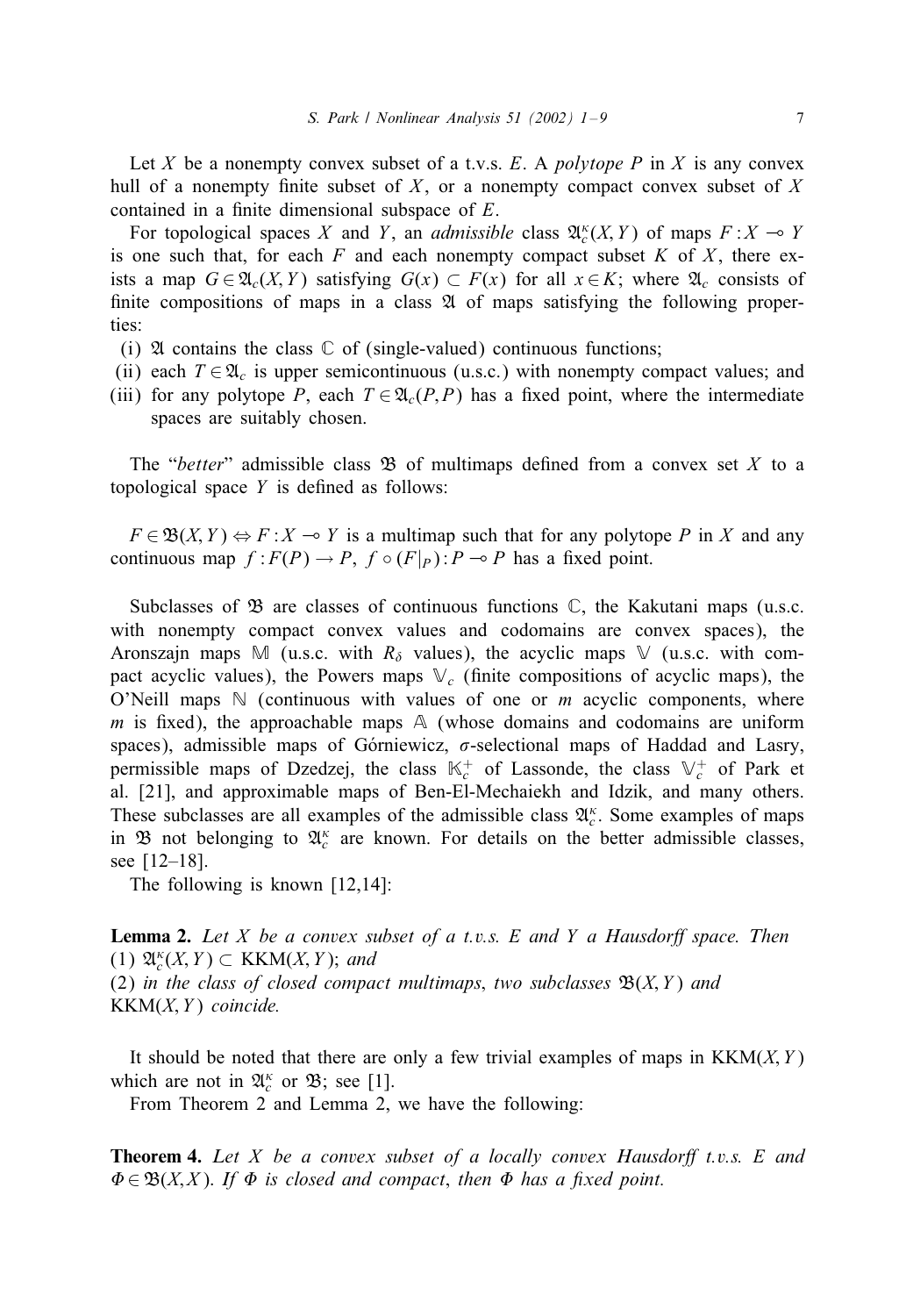**Proof.** Any closed compact multimap having the almost fixed point property has a fixed point. Therefore, Theorem 4 follows from Theorem 2 and Lemma 2.  $\square$ 

Comparing Theorem 4 with Theorem I, we have a fixed point theorem for a much more general class of multimaps under a more restrictive condition on the space itself than Idzik's.

Theorem 4 was obtained by the author  $[14]$ , and contains fixed point theorems due to Himmelberg [5], Lassonde [10], Park [11], Park et al. [21], Chang and Yen [1], and many others; see  $[15,16]$ . Consequently, we have given different proofs of those known results.

In view of Theorem W, we have the following:

**Corollary 4.1.** Let K be a compact convex subset of a Hausdorff t.v.s. and  $\Phi \in \mathfrak{B}(K,K)$ a closed multimap. Then  $\Phi$  has a fixed point if one of the following equivalent con*ditions hold*:

(1) K *is s.c.t.b.* (2) K *is of Zima type.* (3) K *is locally convex.*

A simple example of Theorem 4 is as follows:

**Corollary 4.2.** Let X be a convex subset of a locally convex t.v.s. E and  $f: X \to X$ *a continuous compact map. Then* f has a fixed point.

Corollary 4.2 was obtained by Hukuhara  $[6]$  with a different proof, and includes fixed point theorems due to Brouwer (for an *n*-simplex X), Schauder (for a normed vector space  $E$ ), and Tychonoff (for a compact convex subset  $X$ ).

We have one more

Corollary 4.3. *Let* X *be a convex subset of a metric t.v.s.* E *whose balls are convex and*  $f: X \to X$  *a continuous compact map. Then* f *has a fixed point.* 

If X itself is compact, then Corollary 4.3 reduces to a result of Rassias [22].

Note that a compact convex subset K satisfying one of  $(1)$ – $(3)$  in Corollary 4.1 is admissible in the sense of Klee; see [25, Theorem 1.9].

Finally, we note that a far-reaching generalization of Theorem 4 was already obtained by the author [14,15] as follows:

Theorem P. *Let* X *be an admissible* (*in the sense of Klee*) *convex subset of a Hausdorff t.v.s.* E. Then any closed compact map  $\Phi \in \mathfrak{B}(X,X)$  has a fixed point.

In [16], we have listed more than sixty papers in chronological order, from which we could deduce particular forms of Theorem P.